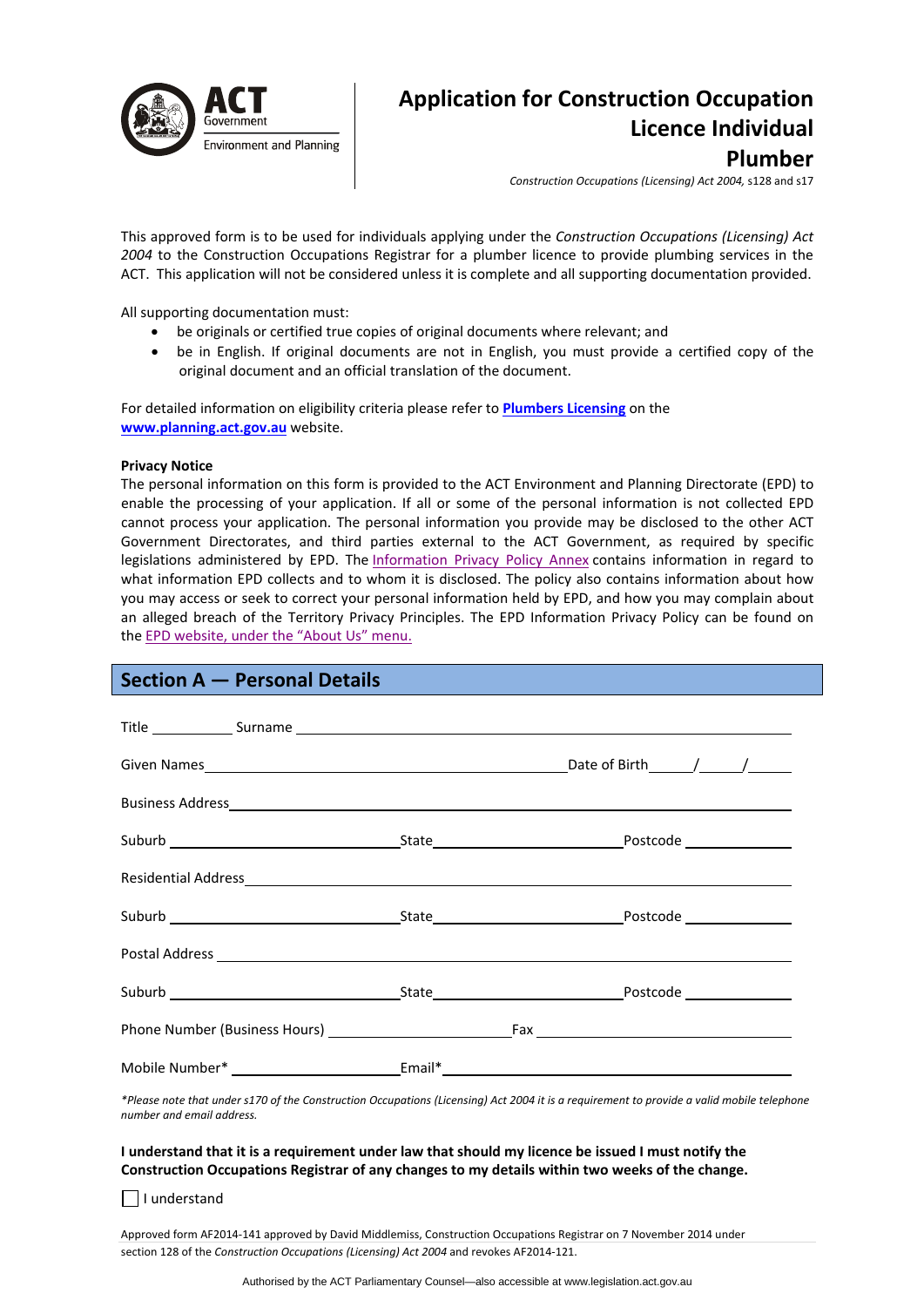## **Section B — Existing licence**

### **Have you previously or do you currently hold an ACT construction occupation licence?**

| $\mathsf{Yes}$ - licence Number | expiry date |
|---------------------------------|-------------|
|                                 |             |

**No —** proceed to Section C – Occupation class and functions.

### **Section C — Occupation class and functions**

A plumber is an entity that provides, has provided or proposes to provide a plumbing service. A plumbing service is the doing or supervision of sanitary plumbing work or water supply plumbing work, see the *Water and Sewerage Act 2000*. .

### **What class of plumbing licence are you applying for?**

| <b>Sanitary Plumber -</b>             | licence authorises sanitary plumbing work without supervision.                                                                                                                                                                                                                                                         |
|---------------------------------------|------------------------------------------------------------------------------------------------------------------------------------------------------------------------------------------------------------------------------------------------------------------------------------------------------------------------|
| <b>Water Supply Plumber -</b>         | licence authorises water supply plumbing work including fire<br>sprinkler work for class 1 and 2 buildings in relation to pipework of<br>25mm diameter or less, but not including backflow prevention<br>device test work within the meaning of section 21 of Construction<br>Occupations (Licensing) Regulation 2004. |
| Journeyperson Plumber -               | licence authorises sanitary plumbing work under the supervision of<br>a licensee with sanitary plumbing licence.                                                                                                                                                                                                       |
| Fire Sprinkler Fitter -               | licence authorises fire sprinkler work and work on a fire hydrant or<br>fire hose connection point.                                                                                                                                                                                                                    |
| Journeyperson Fire Sprinkler Fitter - | licence authorises fire sprinkler work and work on a fire hydrant or<br>fire hose connection point, under the supervision of a licensee with<br>fire sprinkler fitter licence.                                                                                                                                         |

## **Section D — Evidence of qualifications/eligibility — Sanitary Plumber**

Complete this section only if you are applying for a sanitary plumber licence.

**Qualification:** provide evidence of completion, or partial completion, of one of the following Certificate IV qualifications in Plumbing and Services issued within five (5) years prior to making the application by a Registered Training Organisation:

- CPC40912
- CPC40911
- CPC40909
- CPC40908

The Certificate IV, or partial Certificate IV, must include all the following units of competency, or their superseded equivalent:

- CPCPWT4011B Design and size heated and cold water services and systems
- BSBSMB401A ‐ Establish legal and risk management requirements of small business
- CPCCBC4012B ‐ Read and interpret plans and specifications
- CPCPCM4011A ‐ Carry out work‐based risk control processes
- CPCPSN4011B ‐ Design and size sanitary plumbing systems
- CPCPCM4012A ‐ Estimate and cost work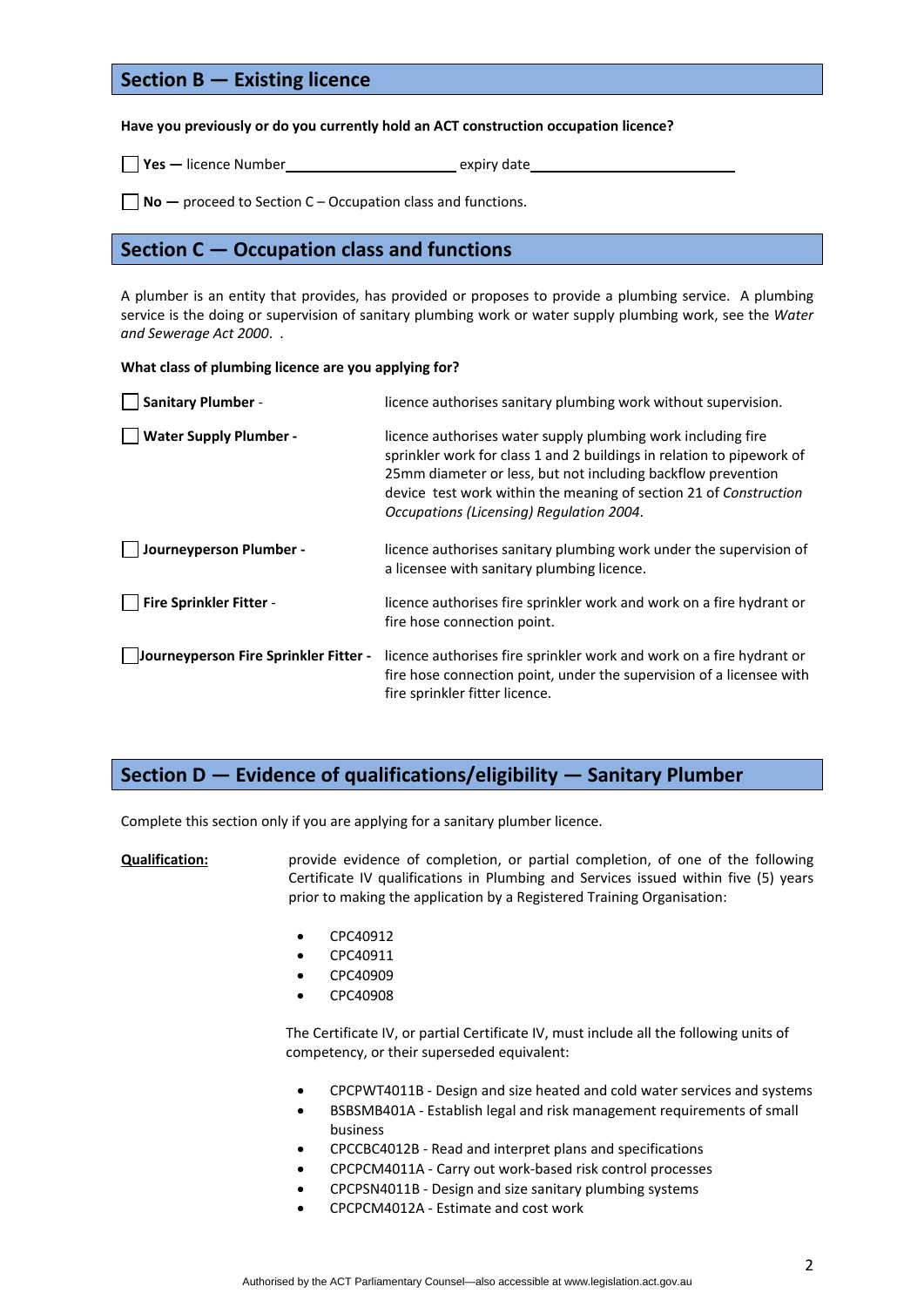$\Box$  Yes  $-$  please attach a certified copy of the qualification or units of competency.

 $\Box$  No  $-$  please note that you may not be eligible for a licence.

**Requirement:** currently holds, or has held within 12 months prior to application, a journeyperson plumber licence for over 12 months.

**Experience:** 12 months full-time experience in plumbing while licensed as a journeyperson plumber under the supervision of a licensed sanitary plumber.

 $\Box$  Yes — please provide details of the supervisor below and attach a copy of the reference from the licensed sanitary plumber.

 $\Box$  No  $-$  please note that you may not be eligible for a licence.

Supervisor (Licensee) Name **Base Communist Communist Communist Communist Communist Communist Communist Communist Communist Communist Communist Communist Communist Communist Communist Communist Communist Communist Communist** 

# **Section D — Evidence of qualifications/eligibility — Water Supply Plumber**

Complete this section only if you are applying for a Water Supply Plumber licence.

**Qualification:** provide evidence of completion, or partial completion, of one of the following Certificate IV qualifications in Plumbing and Services issued within five (5) years prior to making the application from a Registered Training Organisation:

- CPC40912
- CPC40911
- CPC40909
- CPC40908

the Certificate IV, or partial Certificate IV, must include all the following units of competency, or their superseded equivalent:

- CPCPWT4011B ‐ Design and size heated and cold water services and systems
- BSBSMB401A ‐ Establish legal and risk management requirements of small business
- CPCCBC4012B ‐ Read and interpret plans and specifications
- CPCPCM4011A ‐ Carry out work‐based risk control processes
- CPCPCM4012A ‐ Estimate and cost work

 $\Box$  Yes  $-$  please attach a certified copy of the qualification or units of competency.

 $\Box$  No  $-$  please note that you may not be eligible for a licence.

**Requirement:** currently holds, or has held within 12 months prior to application, a journeyperson plumber licence for over 12 months.

- **Experience:** 12 months full-time experience in water services and general plumbing work while licensed as a Journeyperson Plumber under the supervision of a licensed Sanitary or Water Supply Plumber.
- $\Box$  Yes please provide details of the supervisor below and attach a copy of the reference from the licensed Sanitary or Water Supply Plumber.
- $\Box$  No  $-$  please note that you may not be eligible for a licence.

Supervisor (Licensee) Name Licence Number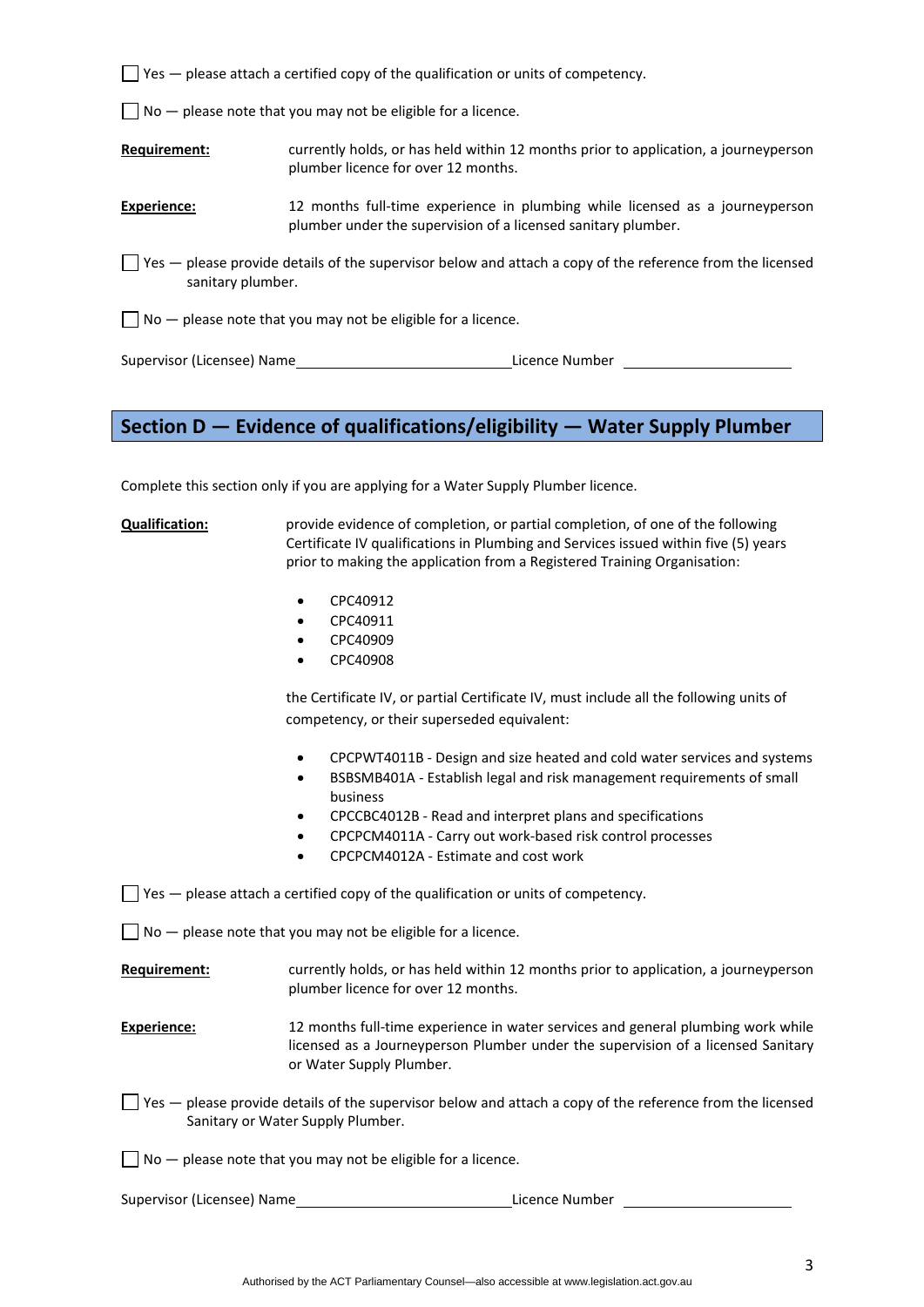# **Section D — Evidence of qualifications/eligibility —Journeyperson Plumber**

Complete this section only if you are applying for a Journeyperson Plumber.

**Qualification:** provide evidence of completion of one of the following Certificate III qualifications in Plumbing issued within five (5) years prior to making the application from a Registered Training Organisation:

- BCP30103
- CPC32408
- CPC32411
- CPC32412
- CPC32413

and the Water Stream, Sanitary Stream and Roofing Stream were completed to attain this qualification.

 $\Box$  Yes  $-$  please attach a certified copy of the qualification including transcripts.

 $\Box$  No  $-$  please note that you may not be eligible for a licence.

# **Section D — Evidence of qualifications/eligibility — Fire Sprinkler Fitter**

Complete this section only if you are applying for a fire sprinkler fitter licence.

**Qualification:** provide evidence of completion of the following units of competency from the Certificate IV in *Plumbing and Services* CPC40912 issued within five (5) years prior to making the application from a Registered Training Organisation:

- CPCPWT4011B ‐ Design and size heated and cold water services and systems
- CPCCBC4012B Read and interpret plans and specifications
- CPCPCM4011A Carry out work based risk control processes
- CPCPCM4012A Estimate and cost work
- BSBSMB401A Establish legal and risk management requirements of small business

 $\Box$  Yes  $-$  please attach certified copies.

 $\Box$  No  $-$  please note that you may not be eligible for a licence.

**Requirement:** currently holds, or has held within 12 months prior to application, a journeyperson plumber licence for over 12 months.

Experience: 12 months full-time experience in fire sprinkler fitting while licensed as a journeyperson fire sprinkler fitter under the supervision of a licensed fire sprinkler fitter.

 $\Box$  Yes  $-$  Please provide details of the supervisor below and attach a copy of the reference from the licensed fire sprinkler fitter.

 $\Box$  No  $-$  please note that you may not be eligible for a licence.

Supervisor (Licensee) Name **by a strategie of the Contract August** Licence Number

# **Section D — Evidence of qualifications/eligibility — Journeyperson Fire Sprinkler Fitter**

Complete this section only if you are applying for a journeyperson fire sprinkler fitter licence.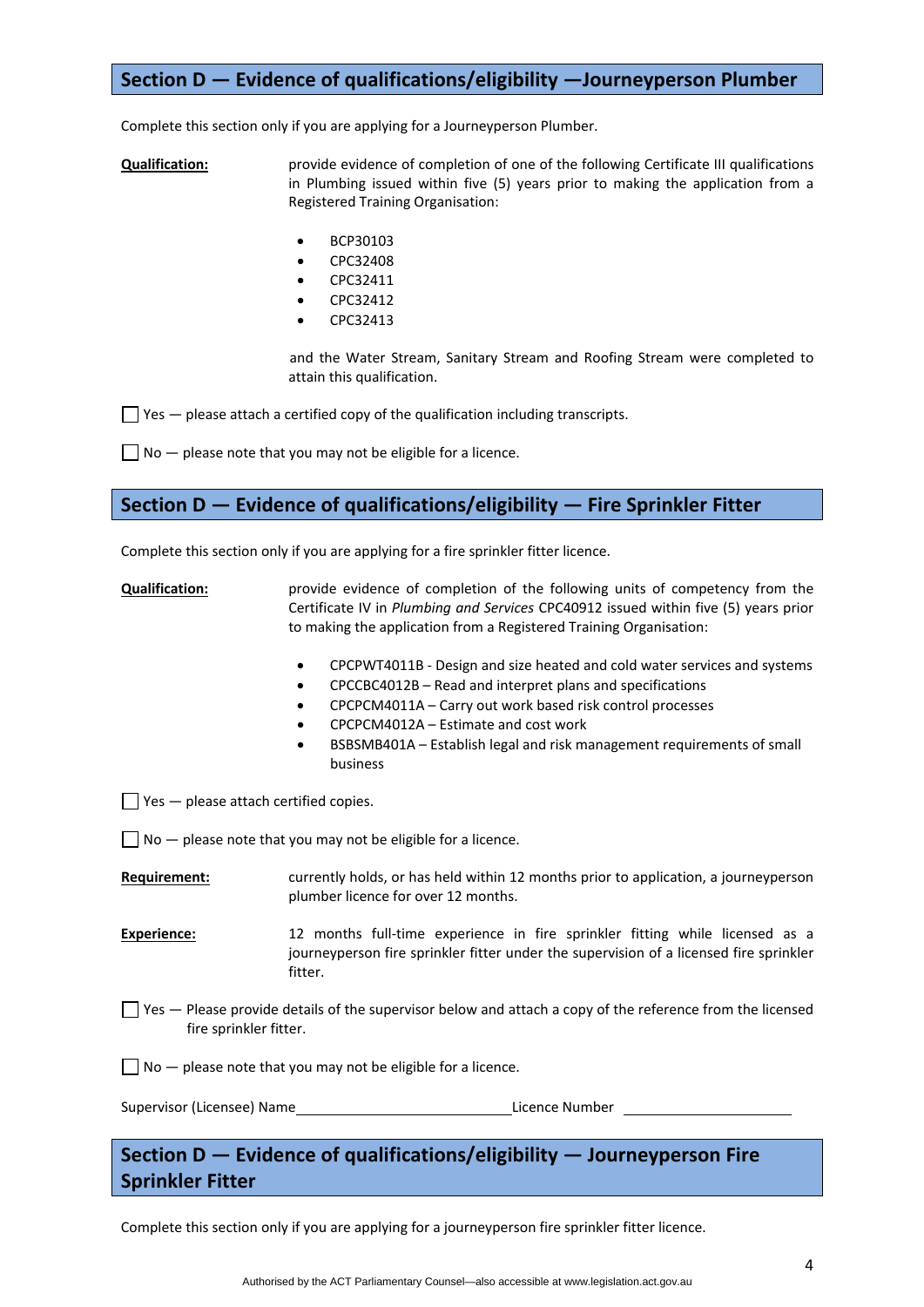**Qualification:** provide evidence of successful completion of, or completion of an apprenticeship that includes, a Certificate III in *Fire Protection* CPC32813 issued within five (5) years prior to making the application from a Registered Training Organisation.

 $\Box$  Yes  $-$  please attach a certified copy of the qualification including transcripts.

 $\Box$  No  $-$  please note that you may not be eligible for a licence.

### **Section E – Endorsement**

The Construction Occupations Registrar may endorse a licence holder (in addition to what the scope of licence already authorises) if satisfied that licensee can safely and competently perform the additional works.

<u> 1989 - Johann Stoff, amerikansk politiker (d. 1989)</u> <u> 1989 - Johann Barbara, martxa alemaniar argametra (h. 1989).</u>

<u> 1989 - Johann Stoff, deutscher Stoffen und der Stoffen und der Stoffen und der Stoffen und der Stoffen und der</u>

Please indicate what you wish to be endorsed for:

\*Please note that additional information may be reauired for endorsements to undertake specialist buildina work at the discretion of the *Construction Occupations Registrar. You will be notified if additional information is required.* 

**Do you have additional qualifications or training relevant to each endorsement above?**

 $\Box$  Yes – please attach evidence of any additional qualifications/training

 $\Box$  No

The Construction Occupations Registrar will take into consideration any demerit activity or disciplinary action recorded against the applicant under the *Construction Occupations (Licensing) Act 2004.*

## **Section F — Evidence of Financial Resources**

Evidence of financial resources is required to help demonstrate your ability to fulfil contractual obligations when providing construction services. Failure to provide information below may result in your licence being refused.

**1. Do you have access to financial resources adequate to complete works performed under the licence applied for?** 

 $\Box$  Yes – please skip the next question.

2. If 'No' to the above, do you wish to only operate as an employee under the licence applied for?

 $\Box$  Yes – I understand a condition may be imposed on the licence if issued.

 $\Box$  No— if you do not wish to have a licence restricted to employee only, then you must ensure you have financial resources as requested above or you may be ineligible for a licence).

**3. Are you currently, or previously have been, deemed bankrupt or personally insolvent?** 

 $\Box$  Yes – please attach details and official documentation of bankruptcy/insolvency.

 $\Box$  No.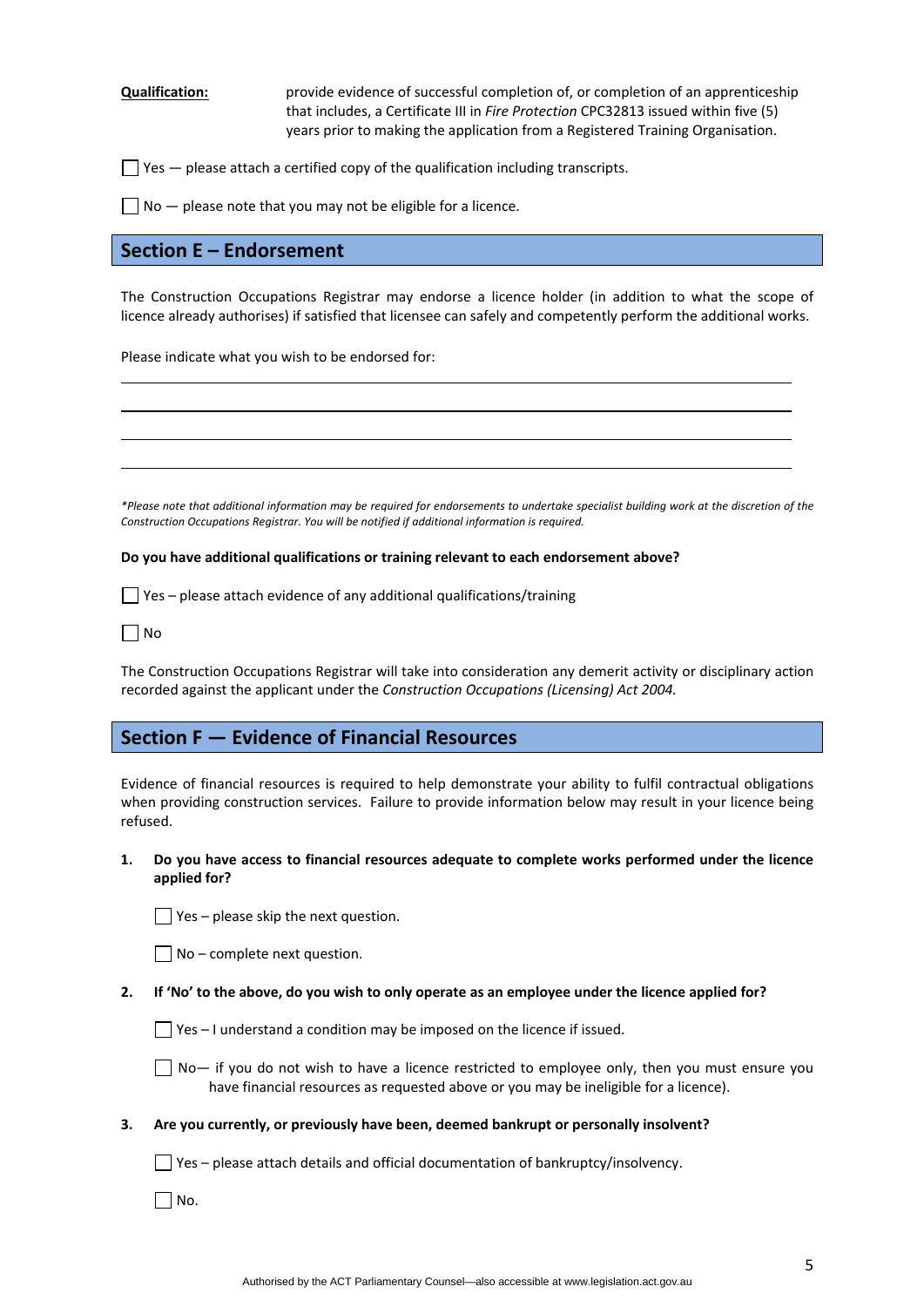4. I understand that it is a requirement under law that should my licence be issued, I must notify the **Construction Occupations Registrar should I become bankrupt or personally insolvent?** 

I have read and understand the above statement.

|    | <b>Section G - Licence History Declarations</b>                                                                                                                                                                                                                                                                                                              |
|----|--------------------------------------------------------------------------------------------------------------------------------------------------------------------------------------------------------------------------------------------------------------------------------------------------------------------------------------------------------------|
| 1. | Have you previously held a plumber licence elsewhere in Australia or overseas?                                                                                                                                                                                                                                                                               |
|    | $\sqrt{2}$ Yes $-$ provide details below of most recent licence/s (attach an additional page if required) $\sqrt{2}$ No                                                                                                                                                                                                                                      |
|    | State/Territory/Country                                                                                                                                                                                                                                                                                                                                      |
| 2. | Is your licence as a plumber, in Australia or overseas, currently suspended or cancelled?                                                                                                                                                                                                                                                                    |
|    | $\sqrt{}$ Yes $-$ you must attach details<br>No                                                                                                                                                                                                                                                                                                              |
| 3. | Have you previously had a plumber licence cancelled, refused or suspended in Australia or overseas?                                                                                                                                                                                                                                                          |
|    | $\Box$ Yes $-$ you must provide comprehensive details in an attachment to this application<br>No                                                                                                                                                                                                                                                             |
| 4. | I understand that I must notify the Construction Occupations Registrar if my plumber licence is<br>cancelled, refused or suspended in Australia or overseas.                                                                                                                                                                                                 |
|    | I have read and understand the above statement.                                                                                                                                                                                                                                                                                                              |
| 5. | Has your plumber licence ever been subject to conditions, undertakings, limitations or restrictions in<br><b>Australia or overseas?</b>                                                                                                                                                                                                                      |
|    | $\sqrt{ }$ Yes $-$ you must provide comprehensive details in an attachment to this application<br>No                                                                                                                                                                                                                                                         |
| 6. | Are you disqualified under the Construction Occupations (Licensing) Act 2004, or a corresponding prior<br>Act, from applying for licence, or being licensed, in a construction occupation?                                                                                                                                                                   |
|    | $\Box$ Yes – you must provide comprehensive details in an attachment to this application<br>No                                                                                                                                                                                                                                                               |
| 7. | Have you ever been, or are you currently, the subject of complaints, occupational discipline, demerit<br>activity or rectification orders whilst licensed under the Construction Occupations (Licensing) Act<br>2004, a corresponding prior Act, or the law of another jurisdiction in Australia or overseas, where<br>those proceedings were not finalised? |
|    | Yes - you must provide comprehensive details in an attachment to this application<br>No                                                                                                                                                                                                                                                                      |
| 8. | Have you been convicted or found guilty of a criminal offence* that involves fraud, dishonesty or<br>violence and is punishable by imprisonment of 1 year or more?                                                                                                                                                                                           |
|    | $\vert$ Yes $-$ you must provide comprehensive details in an attachment to this application<br>No<br>and a recent criminal history check (issued in the last three months)<br>*Please note: Spent convictions under the Spent Convictions Act 2000 do not need to be included in this declaration                                                            |
| 9. | I understand that it is a requirement under law that should my licence be issued I must notify the<br>Construction Occupations Registrar if I am convicted of such an offence in the future.                                                                                                                                                                 |
|    | I have read and understand the above statement.                                                                                                                                                                                                                                                                                                              |
|    | 10. I understand that it is a requirement under law that should my licence be issued I must not perform<br>any licensable plumbing services that are outside the scope of what the licence authorises.                                                                                                                                                       |

I have read and understand the above statement.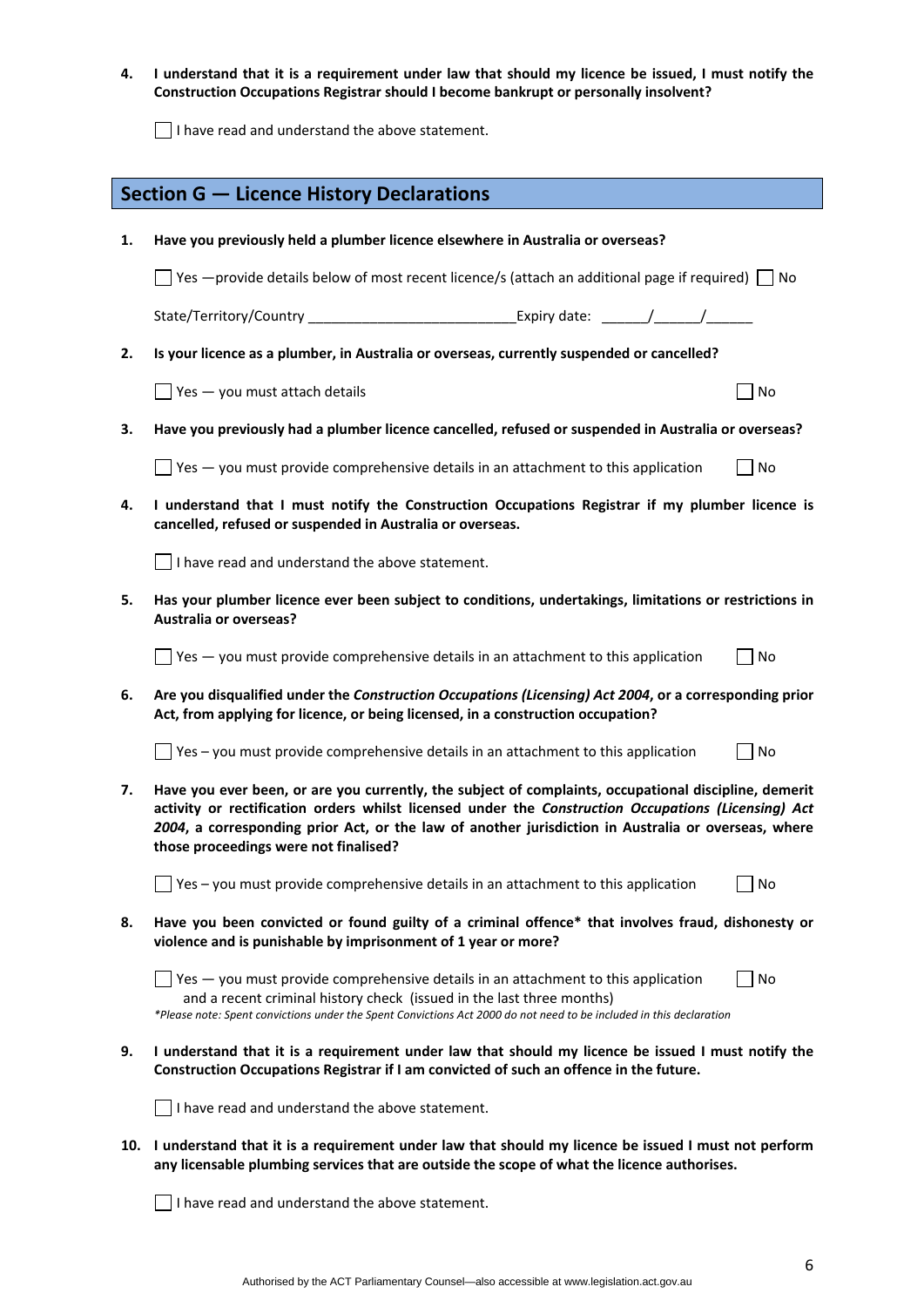11. I understand that it is a requirement under law that should my licence be issued I must give evidence **to clients of the insurance I hold as a licensed individual in relation to any relevant licensable construction service I intend to undertake prior to providing the services.** 

 $\vert \ \vert$  I have read and understand the above statement.

12. I understand that it is a requirement under law that should my licence be issued I must only advertise **licensable construction services with my full name (as it appears on the licence) and my individual licence number.\*** 

 $\Box$  I have read and understand the above statement.

\*Please note: It is an offence to advertise licensable construction services as an individual without including the above.

13. I understand that it is a requirement under law that should I be granted a licence, all licensable **plumbing services I may perform under my plumber licence must comply with all relevant legislation, codes and standards.** 

 $\Box$  I have read and understand the above statement.

Please note: Plumbing work may be audited by the Construction Occupations Registrar in the ACT for compliance against the relevant laws. Individual licence holders identified performing non-compliant services may be subject to occupational discipline or other licensing *action.*

\_\_\_\_\_\_\_\_\_\_\_\_\_\_\_\_\_\_\_\_\_\_\_\_\_\_\_\_\_\_\_\_\_\_\_\_\_\_\_\_\_\_\_\_\_\_\_\_\_\_\_\_\_\_\_\_\_\_\_\_\_\_\_\_\_\_\_\_\_\_\_\_\_\_\_\_\_\_\_\_\_\_\_\_\_\_\_\_,

# **Section H — Consent and Application Declaration**

I,

*Insert name, address and occupation of person making the declaration*

make the following declaration**:**

### **1. I declare:**

a) that I make this application to the Construction Occupations Registrar for a construction occupations licence and that all statements, and the documents/information provided in support of the application, are accurate, true and correct.

### **2. I authorise and consent:**

- a) to the Construction Occupations Registrar and Environment and Planning Directorate (EPD) to make enquiries of, and exchange information with, the relevant regulatory authorities of any Australian State or Territory, or other country, regarding my construction occupation licence and practice as a plumber or otherwise regarding matters relevant to this application.
- b) to receiving information from the Construction Occupations Registrar relevant to my construction occupation licence or the construction industry electronically.

### **3. I acknowledge:**

- a) that the Construction Occupations Registrar and EPD may validate documents provided in support of this application or wish to confirm my identity.
- b) that failure to complete all relevant sections of this application and enclose all supporting documentation may result in this application not being accepted or additional fees being applied as per the statutory instrument authorising fees to be taken under the *Construction Occupations (Licensing) Act 2004.*
- c) that the Construction Occupations Registrar has the legal right to refuse my application if not satisfied that I am eligible to hold a licence or impose a condition on my licence if it is deemed necessary or desirable to protect the public.